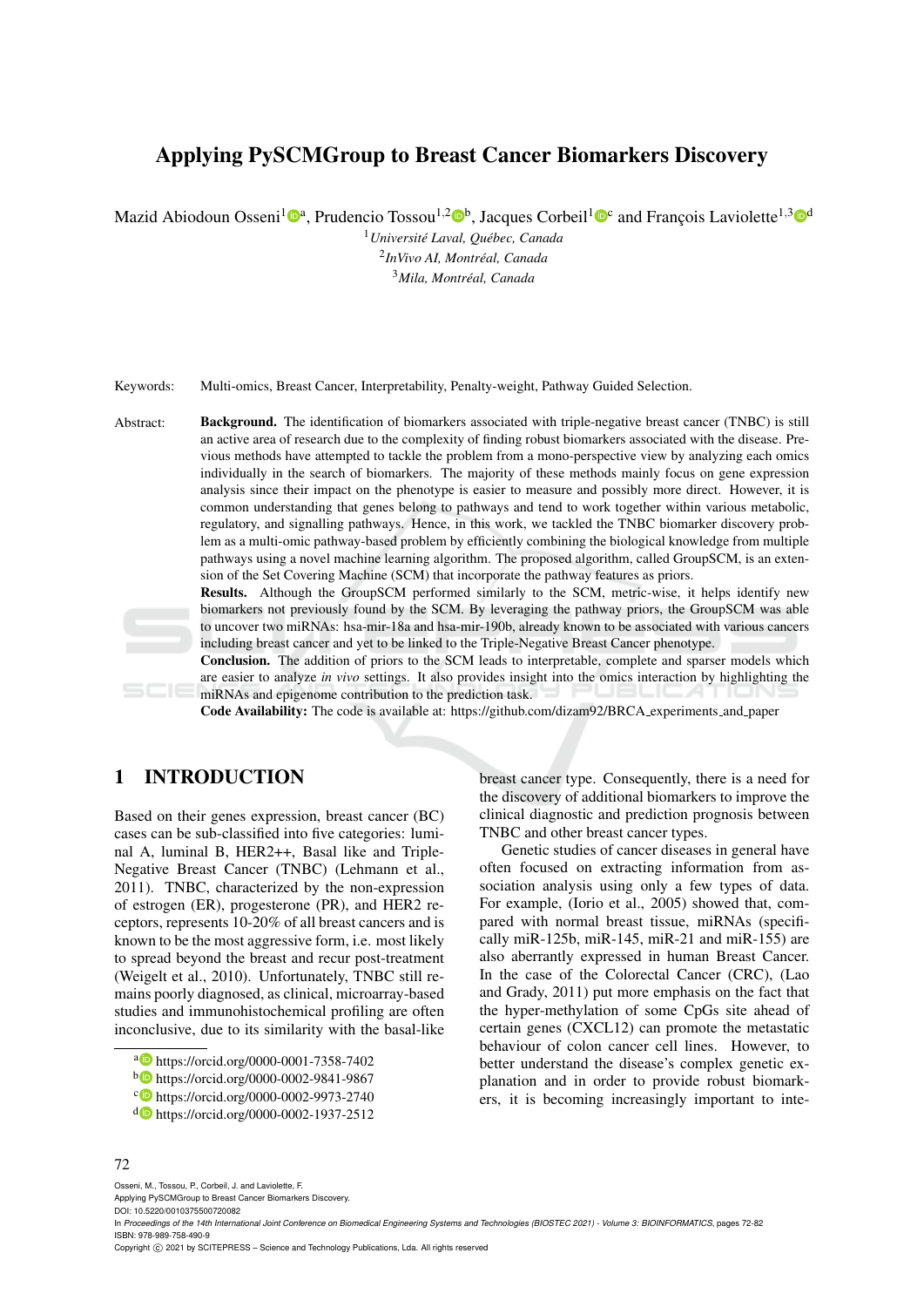grate and utilize the full scope of available omics information, recorded from a wide range of experimental modalities (Freedman et al., 2011), (Karczewski and Snyder, 2018). Embracing this philosophy, numerous studies combined omics to tackle the biomarkers discovery problem. Using unbiased multi-omics approaches, (Yuan et al., 2016) reported that DNA topoisomerase 2 beta (TOP2B) shows a male-biased difference in DNA methylation in Bladder Cancer. In the case of Calcific Aortic Valve Disease (CAVD), (Heuschkel et al., 2020) demonstrated that the multi-omics integration of overlapping proteome/transcriptome molecules, with the miRNAs, identified a CAVD protein–protein interaction network. Meanwhile (Rappoport et al., 2020) introduced MONET (Multi Omic clustering by Non-Exhaustive Types) aimed at discovering modules of similar samples such that each module is allowed to have a clustering structure for only a subset of the omics. This is a multi-omics clustering approach which differs from the other algorithms by not assuming a common structure across all omics data. (Delogu et al., 2020) proposed that upgrading multi-omics toolkits with traditional absolute measurements unlocks the scaling of core biological questions to dynamic and complex microbiomes, creating a deeper insight into inter-organismal relationships that drive the greater community function. (Bareche et al., 2018) used copy-number aberrations, somatic mutations and gene expression data to demonstrate the substantial genomic heterogeneity that characterizes TNBC molecular subtypes, allowing for a better understanding of the disease biology as well as the identification of several candidate targets paving novel approaches for the development of anticancer therapeutics for TNBC. (Singh et al., 2016) presented DIA-BLO (Data Integration Analysis for Biomarker discovery using a Latent component method for Omics studies) a multivariate analysis method based on the dimension reduction maximizing the correlation between each omics pairs. It underlines the importance of the processing of the interaction between omics data before using them for the prediction task.

Following this trend towards the integration of multi-omics data this work presents a machine learning algorithm based on pathways interactions between gene expression, epigenome expression and miRNAs expression to learn interpretable and sparse models uncovering potentially new candidate targets for the development of anticancer therapeutics for TNBC. The use of the multi-omics data helps emphasis the interaction between the different omics which leads to a better interpretation of the mechanism solution. Here we focus on the interpretable model

because we strive to explain why these features are selected in the model decision path. There are two types of models in machine learning, generally speaking: the black box model and the interpretable model. An interpretable machine learning refers to methods and models that make the behaviour and predictions of machine learning systems understandable to humans. It differs from the black box model which is a system that does not reveal its internal mechanisms. Interpretability is more of a concept therefore there is no real mathematical definition of interpretability. A (non-mathematical) definition reported by (Miller, 2019) is: Interpretability is the degree to which a human can understand the cause of a decision. The need for interpretability here lies in the fact that for some tasks (especially the biological data), it is not enough to get the prediction (the what) (Doshi-Velez and Kim, 2017). The model must also explain how it came to the prediction (the why), because a correct prediction only partially solves your original problem (Molnar, 2019). Moreover, interpretability favours the acceptance of the model by health practitioners. Before the learning phase, there is a need to integrate the omics data. (Ritchie et al., 2015) define the integration of omics as the combination of multiple omics datasets to develop multivariate models to predict complex phenotypes. Mainly, it is the concatenation method (Liu et al., 2013) and the ensemble method (Günther et al., 2012). The concatenation method consists of putting all the omics together i.e. side-by-side and treating them as only one mega-set. The ensemble method consists of learning a classifier on each omics dataset and building a majority vote with the classifiers, for the final prediction. With time, new methods were also explored including the clustering (Rappoport et al., 2020) and the graph network ((Singh et al., 2016), (Heuschkel et al., 2020)). Here, in this work, the goal is to let the algorithm infer potential interaction between the features with the integration of new priors based on pathways of gene interactions. Therefore the concatenation method which does not imply any priors on the feature is more suitable for the task at hand. Depending on what a feature refers to, pathway-based feature selection methods can be classified into three categories: *pathway-level selection*, *bi-level selection* and *pathway-guided gene selection* (Tian et al., 2019). In the *pathway-level selection*, the goal is to select the whole pathways associated with the phenotypes of interest ((Dinu et al., 2007), (Wu et al., 2010)). The *bi-level selection* is a process, which identifies not only relevant pathways but also important genes that contribute critically to the significance of identified relevant pathways. In the *pathway-guided gene selection*, a feature corresponds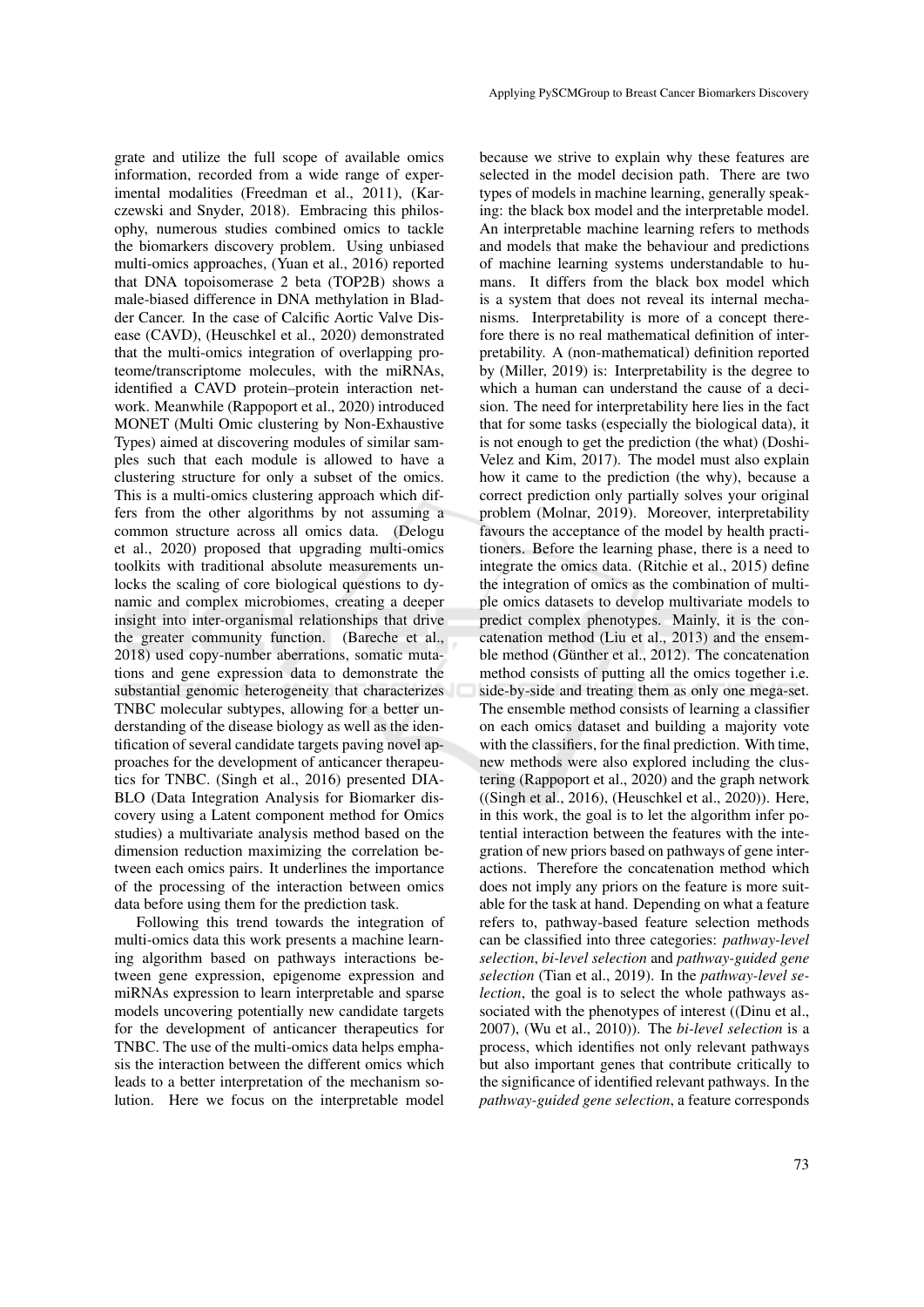to an individual gene.

The algorithm (GroupSCM) presented here is an extension of the Set Covering Machine (SCM) which was originally introduced by (Marchand and Shawe-Taylor, 2002). The SCM is a learning algorithm using a greedy approach to learn a conjunction set or a disjunction set of rules. The rules are the decision stumps (*omic\_value\_expression*  $\lt$  *v* or *omic\_value\_expression*  $> v$ ). The SCM applicability to the biomarker discovery task world is an effective algorithm in the domain. Kover (Drouin et al., 2016), a software used in the prediction of antibiotic resistance in bacteria is based on the SCM. This a robust algorithm yields great results in the antibiotic resistance prediction problem in accordance with the published literature. The *GroupSCM* extends the classical *SCM* to integrate the knowledge of variables interacting in biological pathways. The intuition behind this is to favour a rule selection based on their pathways association. The GroupSCM use the *pathwayguided gene selection* as priors and modify the utility function of the SCM into taking in account different weights on each feature depending on the pathways to which they belong.

## 2 METHODS

Let's *S* be a set of data such as  $S \stackrel{\text{def}}{=} \{(\mathbf{x}_i, y_i)\}_{i=0}^m \sim \mathcal{D}^m$ where  $\mathbf{x}_i \in \mathcal{X}$  is a training example,  $y_i \in \mathcal{Y}$  its associated label, *D* is a data generating distribution and *m* the size of the dataset. In this work, we consider the diagnosis of TNBC for a patient as a binary classification task where  $x_i$  represents the ith patient data (multi-omics features) and  $y_i \in \{-1, 1\}$  whether the patient is TNBC or non-TNBC. Below we first describe the original SCM algorithm then we present our extension, the GroupSCM.

#### 2.1 SCM

The SCM is an iterative algorithm whose goal is to produce either a conjunction of rules type model or a disjunction of rules type. It does so, by selecting the *rule* i with the maximum utility function at each iteration until there is no more examples or the number of rules predefined is reached. This is a maximization optimization algorithm type. At each iteration, a utility score  $U_i$  is computed for each of the remaining rules. Then an optimal *rule* i is selected  $(i^* \leftarrow \text{argmax } U_i)$  and so on to build a conjunction or

*i* disjunction of rules as the final model. Algorithm 1 presents the pseudo-code of the SCM. The SCM takes

as input a set of examples (the training set)  $S$ ; the type of machine *T* which can be either a conjunction or a disjunction; a trade-off parameter *p* which influence how much we want to penalize the error on the positive examples and finally a parameter *s* which is the maximum number of rules to consider in the final results.

#### 2.2 GroupSCM

The GroupSCM is based on the roots of the SCM. The goal of the GroupSCM is to overweight by a previously computed term, every utility score  $U_i$  of rules  $i$  belonging to the same pathway(s) as the selected rule(s) at the previous iteration. This overweight term is denoted the *prior of rule i*  $p_{ri}$ *. All of the*  $p_{ri}$  *belong* to the set  $PR = \{p_{ri}\}_{i \in [1,n]}$  with *n* the number of features. In addition to the SCM inputs i.e *S*, *T*, *p* and *s*, the GroupSCM also takes as an input *PR* and *GR*, the set of the groups for each rule already chosen. At the beginning i.e iteration 0, no rule is chosen therefore  $GR = \emptyset$ . Let's denote *G* the set of groups (pathway)  $G = \{g_k\}$  with  $k \in [1, |G|]$ . *PG* is the set of the prior (preference) on the groups:  $PG = \{p_g\}_{g \in [1, G]}$ . For each rule  $ri$ , the corresponding rule prior  $p_{ri}$  is correlated to the sum of  $p_g$ :  $p_{ri} = \exp(c \cdot (\sum_{g \in g_i} p_g))$ . The priors of the rules  $p_{ri}$  are heavily dependent on the priors on the groups  $p_g$ . Therefore,  $p_g$  is where researchers and domain users should put their knowledge. Here we use a function that depends on the length of *g<sup>i</sup>* .  $p_g = f(-c \cdot |g|)$  with  $f: f(x) = \exp(-c \cdot x)$ . Algorithm 2 presents the pseudo-code.

#### 2.3 Pathways Building

The pathways are retrieved from two (2) databases: BioGRID database (Stark et al., 2006) and MSigDB (Liberzon et al., 2011). BioGRID is an open-access database dedicated to the annotation and archival of protein, genetic and chemical interactions for all major model organism species including humans. The Molecular Signatures Database (MSigDB) is a collection of annotated gene sets for use with GSEA software. *78384* pathways of gene interactions are retrieved from BioGRID. In MSigDB, the targets are the gene sets that were curated from pathway databases. Usually, those genes sets are canonical representations of a biological process compiled by domain experts. There are *2232* canonical gene sets in MSigDB. MSigDB also provides great information on the miRNA. The miRNA gene sets extracted from MSigDB represent potential targets of regulation by transcription factors or microRNAs. The *1756* sets consist of genes grouped by elements they share in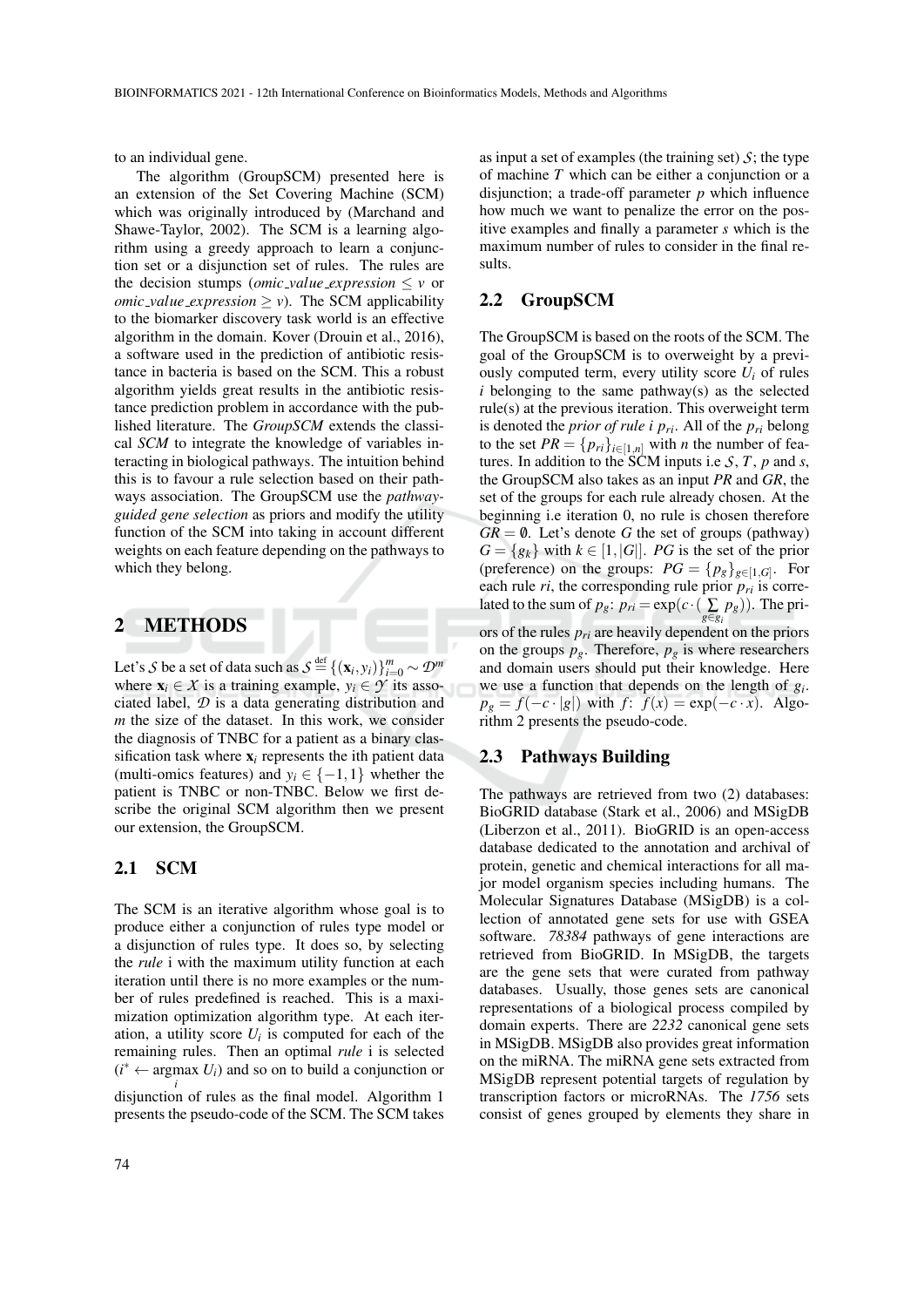their non-protein-coding regions. In total there are *82372* gene sets (or pathways).

### 3 RESULTS

#### 3.1 Datasets

The datasets were obtained from TCGA and all ethical regulations were followed. The samples used are those coming from the primary solid tumor (sample type code 01) and to the first vial (vial code A). The database contains numerous biological data types including DNA methylation, mRNA expression, miRNA expression, SNPs, and clinical information. The clinical view contains information regarding cancer stage, menopause status, race, and tumor status among others. The TNBC phenotype is retrieved from that clinical file by verifying the PR, ER, and HER2 phenotype i.e. positive or negative status. All the patients with negative PR, negative ER, and negative HER2 phenotypes are classified as TNBC patients and all the other combinations are classified as non-TNBC. There are 146 TNBC patients vs. 756 non-TNBC patients. It is worth noting that the dataset is a bit imbalanced (1 for 5).

The epigenome data is obtained using Illumina Methylation Assay technologies. There are 2 types of Illumina Methylation technologies: the 27k probes and the 450k probe technologies. Since TCGA is a collection of datasets from multiple independent studies, there are many discrepancies in the global dataset. For example, the information about the epigenome for some patients is either only available in the 27k technology or in the 450k technology and is sometimes altogether missing. In regards to this situation, we build a view denoted the methyl fusion view. It essentially consists of taking into account just the CpG available in both of the technologies (27k or 450k) to build a methyl fusion view for most of the patients. The new feature size of this methyl fusion view is 19984 CpG dinucleotides. The RNA expression data is available in 2 forms: the gene expressions (20531 features) and the genes isoforms expression, which includes splice variants, expressions (73599 features). The miRNA expression has 1046 features. Since the dimension is enormous, a variable selection based on the median absolute deviation (MAD) as presented in (Singh et al., 2016) was made. Two thousand (2000) features were selected from the methyl fusion view. The same amount was also selected from the RNA expression view and finally, two hundred and fifty (250) from the miRNAs view. The final dataset has 4250 features of CpGs, RNA, and miRNA. Each of the remaining

CpGs sites and the RNA isoforms were linked to their corresponding genes names. When it is impossible to link the names of the gene to the features, the feature is discarded from the dataset. Once the dataset is finalized, the next logical step is the integration of the groups pathways. After that preprocessing, each feature is assigned to its corresponding pathways groups. If the feature does not belong to any pathways, it is classified into a new pathway created just for those types of features. For the GroupSCM experiments, two (2) variants of the dataset are used: one with all the features (902, 4250) and another without the features not belonging to a pathway (902, 4110).

#### 3.2 Metrics

In this section, we present the different metrics used to evaluate the models learned. Since the problem is a classification task, four (4) metrics are reported: the Accuracy  $\frac{tp+tn}{tp+fp+tn+fn}$ , the F1 score  $2 \cdot \frac{precision\cdot recall}{precision + recall}$ , the Recall  $\frac{tp}{tp+fn}$  and the Precision  $\frac{tp}{tp+fp}$ . *tp* stands for true positive; *f p* for false positive; *tn* for true negative and *fn* for false negative. Due to the data imbalance, the most important metric to look for to assess the performance of the models learned is the: F1 score. Being a mean between the precision and the recall, it is well suited to understand the model performance on both the positive and negative examples simultaneously.

**JBLICATIONS** 

#### 3.3 Experiments Results

All the experiments and their results are presented here. Initially, two algorithms are evaluated: the Decision Trees (DT) and the Set Covering Machine (SCM) on the dataset. These evaluations serve as the baseline results to compare the results of the Group-SCM experimentation. As stated before, the multiomics data combination used here is *CpG - RNA isoforms - miRNA*. To eliminate the randomness due to the creation of the train - test splits, the experiments are run *15* times with different random train - test splits at different random seeds. The dataset is split using the 80/20 % split i.e. 80% for the training set and 20% for the test set. In the learning phase, a 5-fold cross-validation is applied to select the best hyperparameters. If not stated otherwise the metrics score presented here are only the metrics on the test set.

At each run, i.e. for each split the metrics on the test and train sets are reported and an average is computed to see the mean performance of the algorithms overall. Figure 2 shows the main results of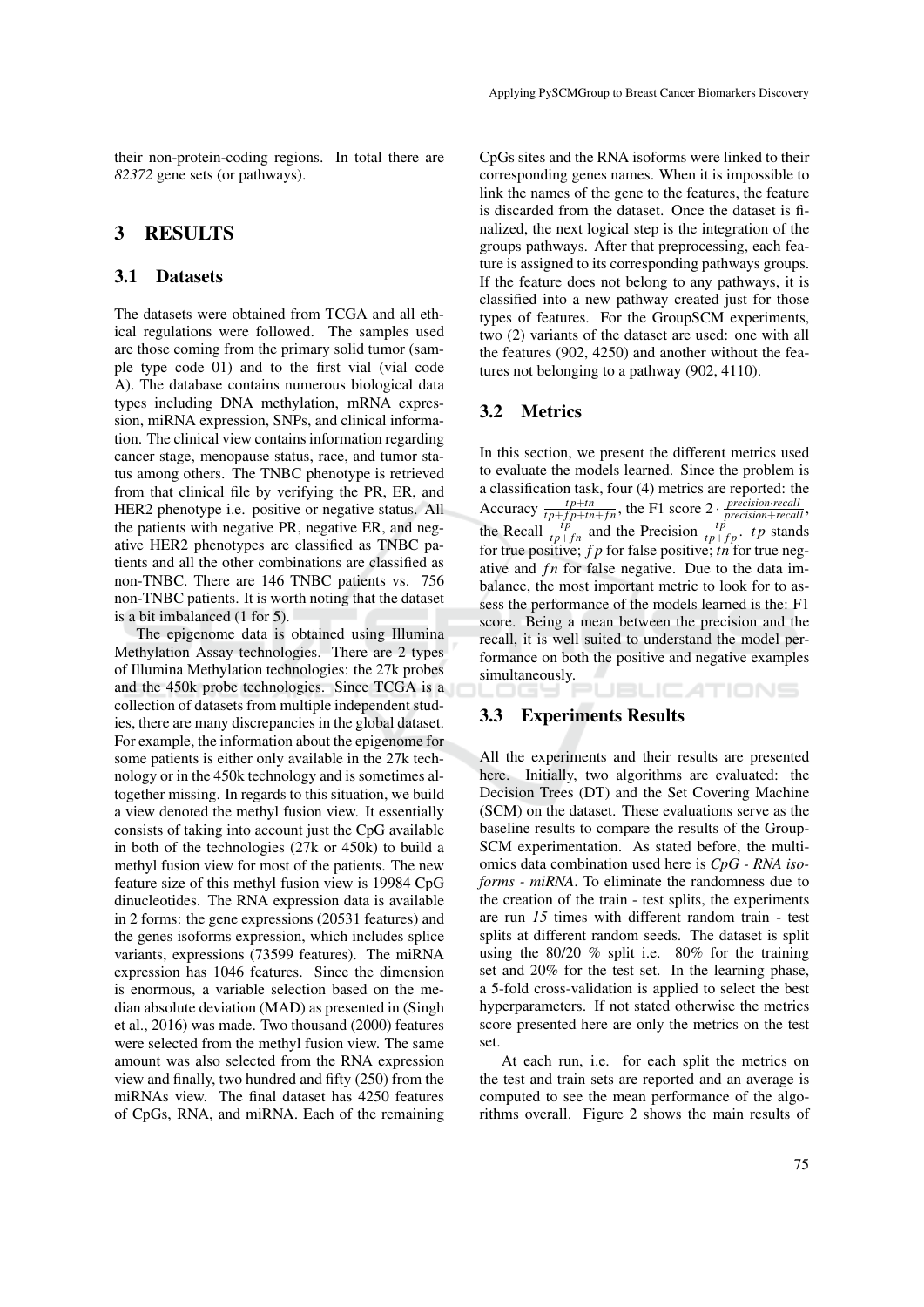#### Algorithm 1: Set Covering Machine.

1: procedure SCM(S, p, s, T, *R* ) 2: *INPUT* : S: A set of m training examples, T: a type of machine conjunction or disjunction, p: The class trade-of parameter, s: The maximum number of rules in h,  $\mathcal{R} = \{r_i(\mathbf{x})\}^{|\mathcal{R}|_{i=1}}$ : a set of boolean-valued rules; 3:  $\mathcal{R}^* \leftarrow \phi$ 4:  $P \leftarrow$  the set of examples in *S* with label 1<br>5:  $\mathcal{N} \leftarrow$  the set of examples in *S* with label  $\mathcal{H} \leftarrow$  the set of examples in *S* with label 0 6:  $stop \leftarrow False$ 7: while  $\mathcal{N} \neq \phi$  or  $|\mathcal{R}^*| \leq s$  or  $\neg$ stop do 8:  $\forall r_i \in \mathcal{R}, N_i \leftarrow \text{the subset of } N \text{ correctly classified by } r_i$ 9:  $\forall r_i \in \mathcal{R}, \overline{P}_i \leftarrow$  the subset of P correctly misclassified by  $r_i$ 10:  $\forall r_i \text{in} \mathcal{R}, U_i = |N_i| - p \cdot |\overline{P}_i| \text{ if } |N_i| \geq |\overline{P}_i| \text{ and } -\infty \text{ otherwise}$ 11: *i* <sup>∗</sup> ← argmax *Ui i* 12: **if**  $U_{i^*} \neq ∞$  **then** and  $|N_{i^*}| > 0$  or  $|\overline{P}_{i^*}| > 0$ 13:<br>14: <sup>∗</sup> ← *R* <sup>∗</sup> ∪*r<sup>i</sup>* ∗ 14:  $\mathcal{N} \leftarrow \mathcal{N} - N_{i^*}$ 15:  $\mathcal{P} \leftarrow \mathcal{P} - \overline{P}_{i^*}$ 16: else  $17:$  stop = True 18: **return** h, where  $h(x) = \bigwedge_{r_i^* \in \mathcal{R}^*} r_i^*(x)$  if T = conjunction or  $h(x) = \bigvee_{r_i^* \in \mathcal{R}^*} r_i^*(x)$  if T = disjunction

Algorithm 2: Group Set Covering Machine (GroupSCM) (in bold the principal differences between SCM and GroupSCM.

1: procedure GROUPSCM(S, T, p, s, PR,GR, *R* )

2: *INPUT* : S: A set of training examples, T: a type of machine conjunction or disjunction, p: The class trade-of parameter, s: The maximum number of rules in h,  $\mathbf{PR} = {\{\mathbf{p}_{ri}\}_{i \in [1,n]}}, \mathcal{R} = {\{r_i(\mathbf{x})\}}^{|\mathcal{R}|_{i=1}}$ : the set of boolean rules; GR the subset of the groups chosen

ATIONS

3: *OUTPUT* : A conjunction or a disjunction  $f(x)$  of a subset  $\mathbb{R} \subseteq H$ **JBLIC** 

 $4:$  $\mathcal{R}^* \leftarrow \Phi$ 

5:  $\mathcal{P} \leftarrow$  the set of examples in *S* with label 1<br>6:  $\mathcal{N} \leftarrow$  the set of examples in *S* with label

6:  $\mathcal{N} \leftarrow$  the set of examples in *S* with label 0<br>7: stop ← False

 $stop \leftarrow False$ 

8: while  $\mathcal{N} \neq \emptyset$  or  $|\mathcal{R}| \leq s$  or  $\neg$ stop do

9:  $\forall r_i \in \mathcal{R}, N_i \leftarrow \text{the subset of } N \text{ correctly classified by } r_i$ 

10:  $\forall r_i \in \mathcal{R}, \overline{P}_i \leftarrow \text{the subset of } P \text{ correctly misclassified by } r_i$ 

11: 
$$
\forall r_i \text{ in } \mathcal{R}, \mathbf{U_i} = [|\mathbf{N_i}| - \mathbf{p} \cdot |\mathbf{\overline{P_i}}|] \cdot \mathbf{p_{ri}} \text{ if } |N_i| \geq |\mathbf{\overline{P_i}}| \text{ and } -\infty \text{ otherwise}
$$

12: *i* <sup>∗</sup> ← argmax *Ui*

13: **Tie break choose i<sup>∗</sup> such as** argmin ∗

|g i 14: Update PR: For all remaining rules,

15:  $\triangleright$  Case 1: favor rules from same group (inner group)  $p_{ri} = p_{ri} * exp(|g_i \cup GR|)$ 16:  $\triangleright$  Case 2: favor rules from different groups (outer group)  $p_{ri} = p_{ri} * exp(-|g_iGR|)$ 17: Update  $GR \leftarrow GR \cup g_k$  with  $g_k$  the groups/pathways of rules choosen at 12 18: **if**  $U_{i^*} \neq ∞$  **then** and  $|N_{i^*}| > 0$  or  $|\overline{P}_{i^*}| > 0$ 19: *R* <sup>∗</sup> ← *R* <sup>∗</sup> ∪*r<sup>i</sup>* ∗ 20:  $\mathcal{N} \leftarrow \mathcal{N} - N_{i^*}$ 21:  $\mathcal{P} \leftarrow \mathcal{P} - \overline{P}_{i^*}$ 22: else  $23:$  stop = True 24: **return** h, where  $h(x) = \bigwedge_{r_i^* \in \mathcal{R}^*} r_i^*(x)$  if T = conjunction or  $h(x) = \bigvee_{r_i^* \in \mathcal{R}^*} r_i^*(x)$  if T = disjunction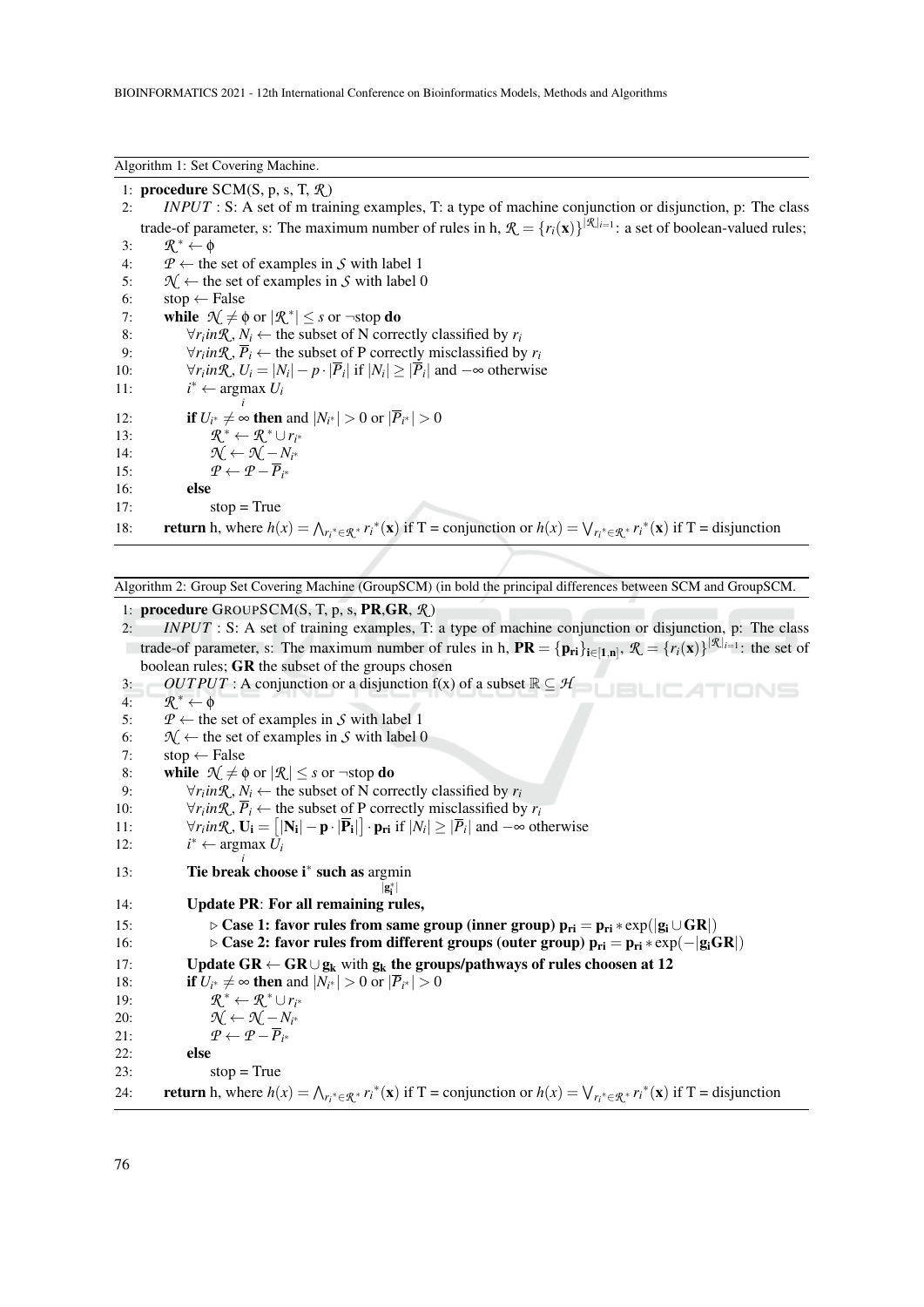| Algorithm   | <b>Mean Metrics Values</b> |                         | <b>Best Metrics Values</b> |              |
|-------------|----------------------------|-------------------------|----------------------------|--------------|
| DT          | $0.89 + - 0.03$            |                         | 0.94                       |              |
| <b>SCM</b>  | $0.91 + - 0.03$            |                         | 0.96                       |              |
| GroupSCM    | Outer                      | Inner                   | Outer                      | <i>Inner</i> |
|             | $c=0.4$ ; 0.88 +/- 0.04    | $c=0.1$ ; 0.88 +/- 0.04 | 0.94                       | 0.96         |
| $GroupSCM*$ | $c=0.1$ ; 0.83 +/- 0.07    | $c=0.1; 0.83 +1.007$    | 0.90                       | 0.90         |

Table 1: Mean F1 Scores from the best seed for each algorithm and the best values from the best seed. \* is the GroupSCM applied to the dataset without the features without a pathway. c is the value of the hyperparameter of the GroupSCM.

the experiments. The F1-Score with the DT models is: *0.89 +/- 0.03* (fig 2 a). The F1-Score with the SCM models is : *0.91 +/- 0.03* (fig 2 b). The baseline scores can be judged as good scores since they are around 90%. The SCM slightly outperforms the DT. The models decision paths are similar between the SCM and the DT. Indeed on the 15 repetitions, the DT outputs exclusively uc002vwt.2 MLPH as the only tree 4 times and uc002vwt.2 MLPH as the root of the trees 9 other times. Meanwhile, the SCM outputs uc002vwt.2 MLPH as the only rule 9 times and in a conjunction of rules 3 other times. Figure 1 presents the number of features retrieve by each algorithm at each of the 15 seeds. The SCM is mostly the sparser model at each seed followed by the GroupSCM extension then the DT. Furthermore, to better investigate the biomarkers retrieved, only the biomarkers selected by the model with the best F1 score on the test set will be analyzed. The best model obtains by the DT is a tree with only root uc002vwt.2 MLPH with *0.94* F1 score. The best model obtains by the SCM is a conjunction of rules uc002vwt.2 MLPH, uc002hul.3 RARA, uc009wsd.2 HDGF and uc001jpo.1 TSPAN15 with *0.96* F1 score.

The last two plots in the Figure 2 show the results of the GroupSCM on the dataset with all the features (fig 2 c) and the dataset without the features not belonging to a pathway (fig 2 d). With all the same features (fig 2 c), GroupSCM performs relatively like the SCM metrics-wise. Indeed with the best hyperparameters, the average F1 score is *0.88 +/- 0.04*. The best model has an F1 score of *0.96*. Meanwhile, the rules chosen are totally different from the ones obtained from the baseline results. The rules selected here are a conjunction of cg17095936 TBX19, cg10305797 KRTDAP, and cg18267381 ZNF385D. Their respective belonging pathways are: [G<sub>-82372]</sub>, [G<sub>-82372</sub>], [G<sub>-82372</sub>]. This is the same pathway. The immediate conclusion from this is the effectiveness of the prior given the fact that it helped guide the decision paths of the algorithm. However, G<sub>-82372</sub> is the pathway of the features that did not belong to any pathway within the databases data. Therefore even

though this is a great result there is a lack of biological interpretation with this result. Why? Because the biological impact of the pathways cannot be explained directly here.

The final experimentation explores the performance of the GroupSCM on the dataset without the features that did not belong to any pathway within the databases data retrieved. This experiment is more suitable to correctly assess the performance of the prior and the algorithm overall. With the best hyperparameters, the average F1 score is *0.82 +/- 0.05* on the test set (fig 2 d). Despite being roughly 9% lower than the simple SCM and the GroupSCM on the complete dataset, this is still a good score since it's over 80% on average. The best model from this experimentation has *0.90* F1 score. This model selects the conjunction of these rules: hsa-mir-18a and hsa-mir-190b. Table 1 presents a summary of all the results of all the experimentation. One important observation to notice is the fact that the score values are not different from the inner-group our outer-group update (see algorithm 2). Another important observation is despite the drop in performance, the algorithm is still pretty good but is also more sparse on the pathways levels. Most of the new rules selected belong to one pathway. Therefore their interaction can be biologically interpreted and analyzed. In table 2 the features selected by the best model for each experiment are presented. Along with those features, the pathways to which they belong are also presented.

# 4 DISCUSSION

In this paper, we tackle the breast cancer triple negative prediction problem with the purpose of providing an interpretable and sparse model. We elect to do this task by learning a GroupSCM which is essentially a SCM with a prior on the rules selection. The new utility function is set to increase the weights of the rules previously selected in the previous iteration. There are two types of overweighting process used in the algorithm: the inner-group-weighting and the outer-group-weighting. In the first case (the inner-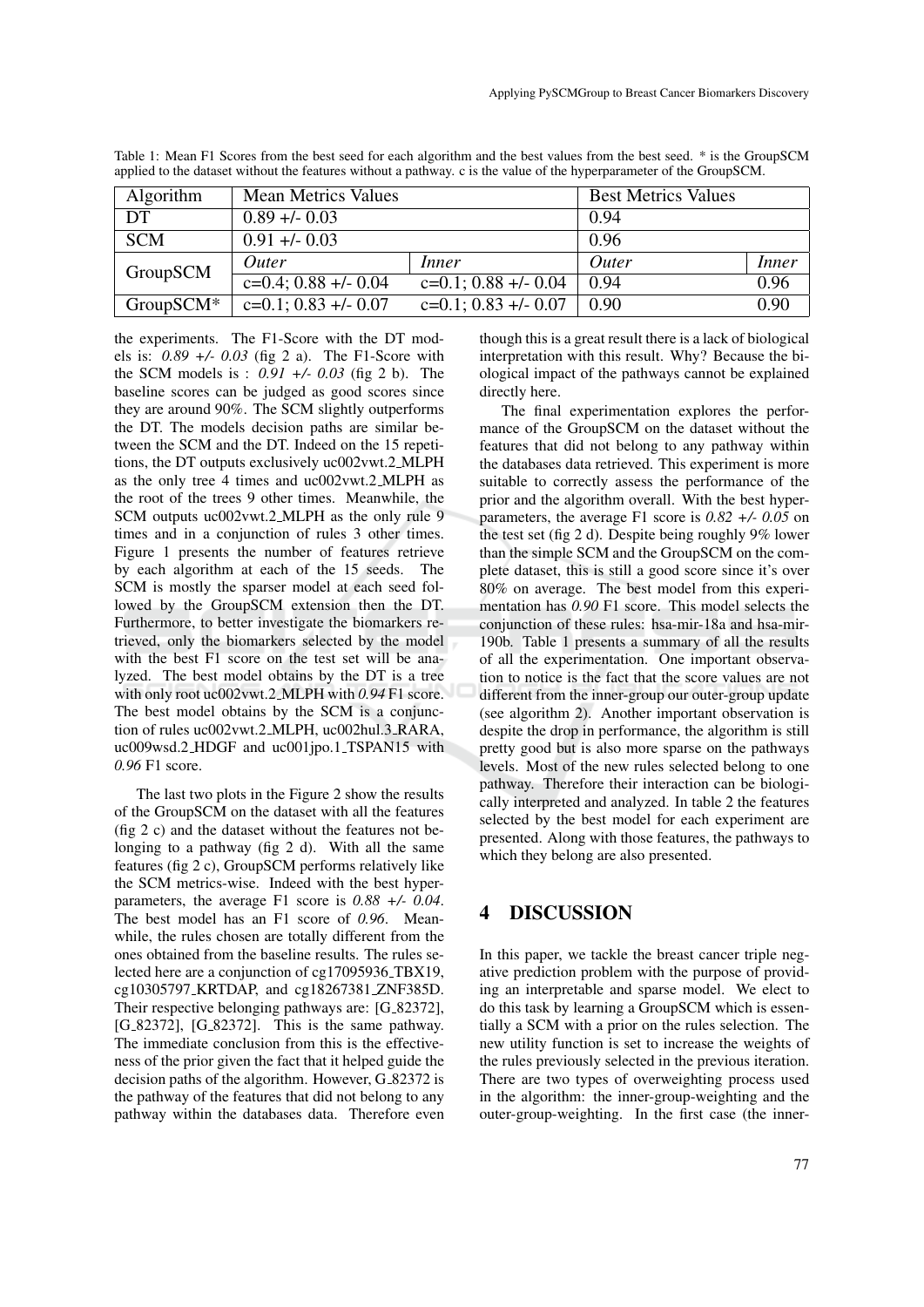

#### Number of Features selected per algorithm

Table 2: Features and Pathways selected by the best model of each algorithm type.

| Algorithm  | Features                             | Pathways                                                                                                                          |
|------------|--------------------------------------|-----------------------------------------------------------------------------------------------------------------------------------|
| DT         | uc002vwt.2_MLPH                      | [G <sub>-</sub> 455, G <sub>-1029</sub> , G <sub>-10245</sub> , G <sub>-11700</sub> , G <sub>-15952</sub> , G <sub>-25302</sub> , |
|            |                                      | G_30827, G_33710, G_44607, G_51709, G_52337]                                                                                      |
| <b>SCM</b> | uc002vwt.2_MLPH, uc002hul.3_RARA,    |                                                                                                                                   |
|            | uc009wsd.2_HDGF, uc001jpo.1_TSPAN15  | Not Shown (too much values)                                                                                                       |
| GroupSCM   | cg17095936_TBX19, cg10305797_KRTDAP, | $[G_82372]$ , $[G_82372]$ ,                                                                                                       |
|            | cg18267381_ZNF385D                   | $[G_82372]$                                                                                                                       |
| GroupSCM*  | hsa-mir-18a, hsa-mir-190b            | $[G_80747]$ , $[G_81521]$                                                                                                         |
|            |                                      |                                                                                                                                   |

group case), if the model selects some rules outside the same pathways the conclusion is that the correct explanation (from the experiment) is *inter-groups* related (since the rules belong to different pathways). In the second case (the outer-group case), if the model selects rules from the same pathways (i.e. it uses the priors) meaning that the correct explanation is *intragroups* related. But overall, looking at the results in table 1, the metric scores are not different from inner versus outer update for the GroupSCM. Even if it is for different c values. Despite being a little bit less performing than the SCM, the GroupSCM produce sparser rules: three rules selected versus five rules selected for the SCM. This comparison is on the dataset with all the features. The results are even sparser when considering the experiment with just the features belonging to a known pathway. This situation selects two rules. The sparser model implies easier *in vivo* experimentation and validation.

Interestingly, the SCM selects almost all rules in the RNA omics components and the GroupSCM select the rules either in the CpGs omics part or the miRNA part (table 2). The main observation here is while both the DT and the SCM seem to select only RNA isoforms rules therefore the RNA omics views only, the GroupSCM overlooks this view to select rules from either the CpGs (methylome view) or the miRNA (miRNA views). This is useful finding since CpGs and miRNA impact the translation therefore the gene expressions levels. Biologically speaking, the algorithm is putting greater emphasis on the upstream of the biology principal theory. Let's recall here one of the hidden goals is to see how well investigating all the omics together would perform on the prediction task of determining the TNBC vs. non-TNBC patients. In that case, the algorithm still concentrates on just one component of the omics view but in a more integrative fashion. Indeed knowing if the CpGs sites are hyper or under methylated is also informative on the genes expression level, since we have the pathways of the genes, those sites regulate. It is a similar process for the miRNA. Their levels of expression (over or under) also affect the gene expressions level, and knowing their pathways, we can see the downstream impact of the miRNAs on gene expressions. The GroupSCM enables a bigger picture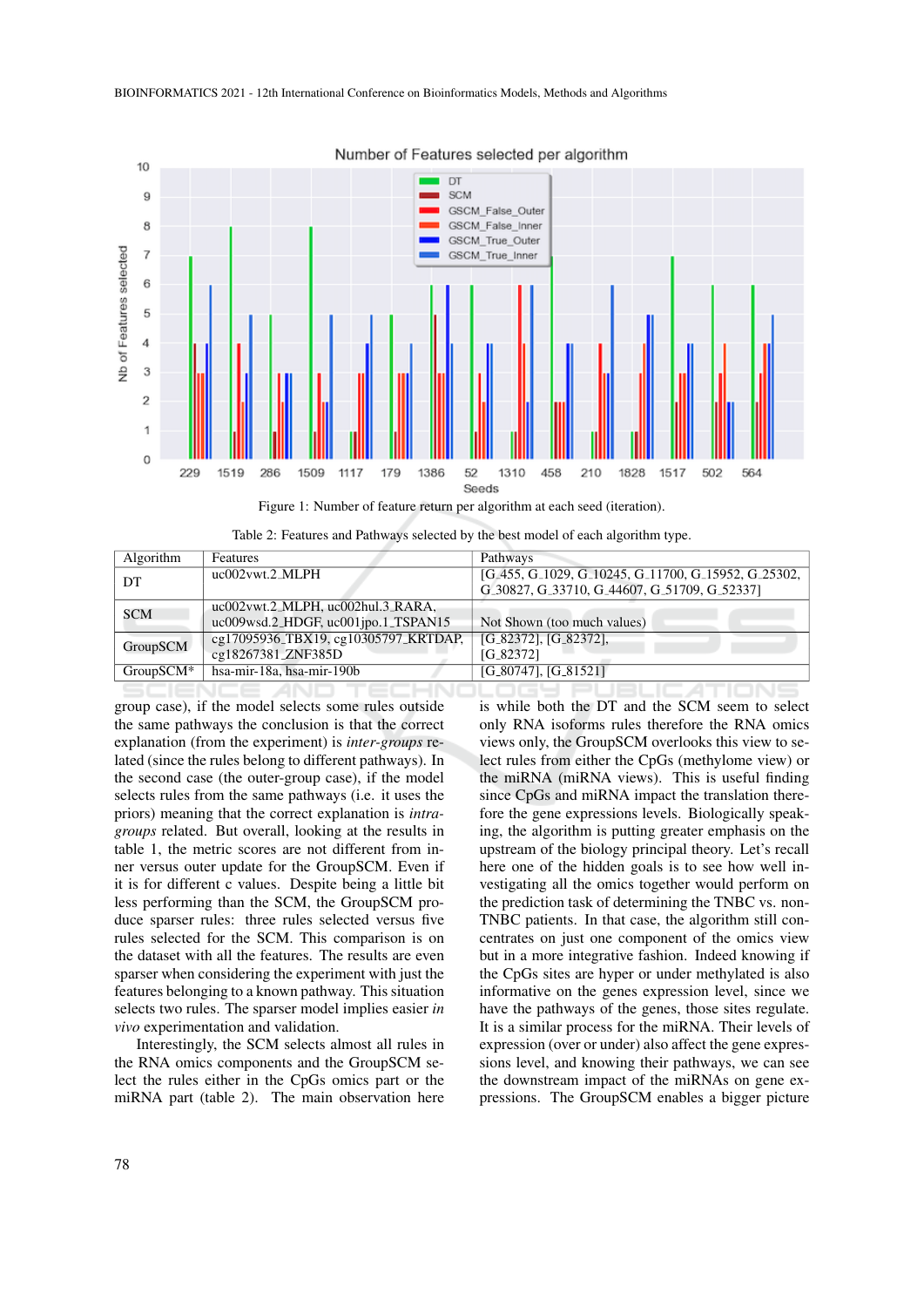

#### Applying PySCMGroup to Breast Cancer Biomarkers Discovery

Figure 2: DT-SCM-GroupSCM Mean Metrics Results (Accuracy, F1-score, Precision and Recall)(Train (Gray) Test (Red)).

and observation of the biomarker discovery process in a more global way.

We elect to analyze the features returned by the GroupSCM in the experiment without the features not belonging to a pathway. The model obtains from this experimentation is a two-rule conjunction: hsa-mir-18a and hsa-mir-190b. According to (Weizmann, 2020a) diseases associated with mir18A include thyroid gland anaplastic carcinoma and medulloblastoma. Among its related pathways are Parkinson's disease pathway and DNA damage response. In our database: mir18A belongs to pathway G<sub>-80747</sub> in our experimentation (http://mirdb. org/cgi-bin/mature mir.cgi?name=hsa-miR-18a-3p). This biomarker is known to heavily impact numerous pathways or interactions in many cancers. (Komatsu et al., 2014) described mir18A as an important biomarker in cancer since mir18A, which is located in the potentially oncogenic miR-17-92 cluster, is a highly expressed microRNAs in several types of cancers. (Li et al., 2016) demonstrated that tamoxifen resistance in breast cancer cells is enhanced through a miR-18a-HIF1 feedback regulatory loop. Recently, (Zhang et al., 2019) also showed that SREBP1, targeted by miR-18a-5p, modulates epithelial-mesenchymal transition in breast cancer via forming a co-repressor complex with Snail and HDAC1/2. This literature review confirms that our algorithm targets an already known biomarker in cancer studies. But there is no link specifically to the TNBC phenotype. According to (Weizmann, 2020b), there are no diseases linked to mir190B. Nevertheless, (Cizeron-Clairac et al., 2015) proved that mir190B is the highest up-regulated miRNA in ER-positive compared to ER-negative breast tumors. Making it a potential new biomarker for the triple-negative breast cancer. (Zhao et al., 2020) recently demonstrated that long non-coding RNA TUSC8 inhibits breast cancer growth and metastasis via miR190b-5p/MYLIP axis. These evidences show the ability of our model to discover biomarkers for the TNBC prediction problem. As we can see for both of these miRNAs there is no direct connection between them and the TNBC phenotype but our study suggests otherwise. The next step will be to analyze those biomarkers in *in vivo* settings to have solid confirmation of the discovery. We proceeded with a statistical analysis of the biomarkers retrieved and analyzed the expression level in the population with the classical t-test and the p-values. In figure 3 we plotted the expression levels of both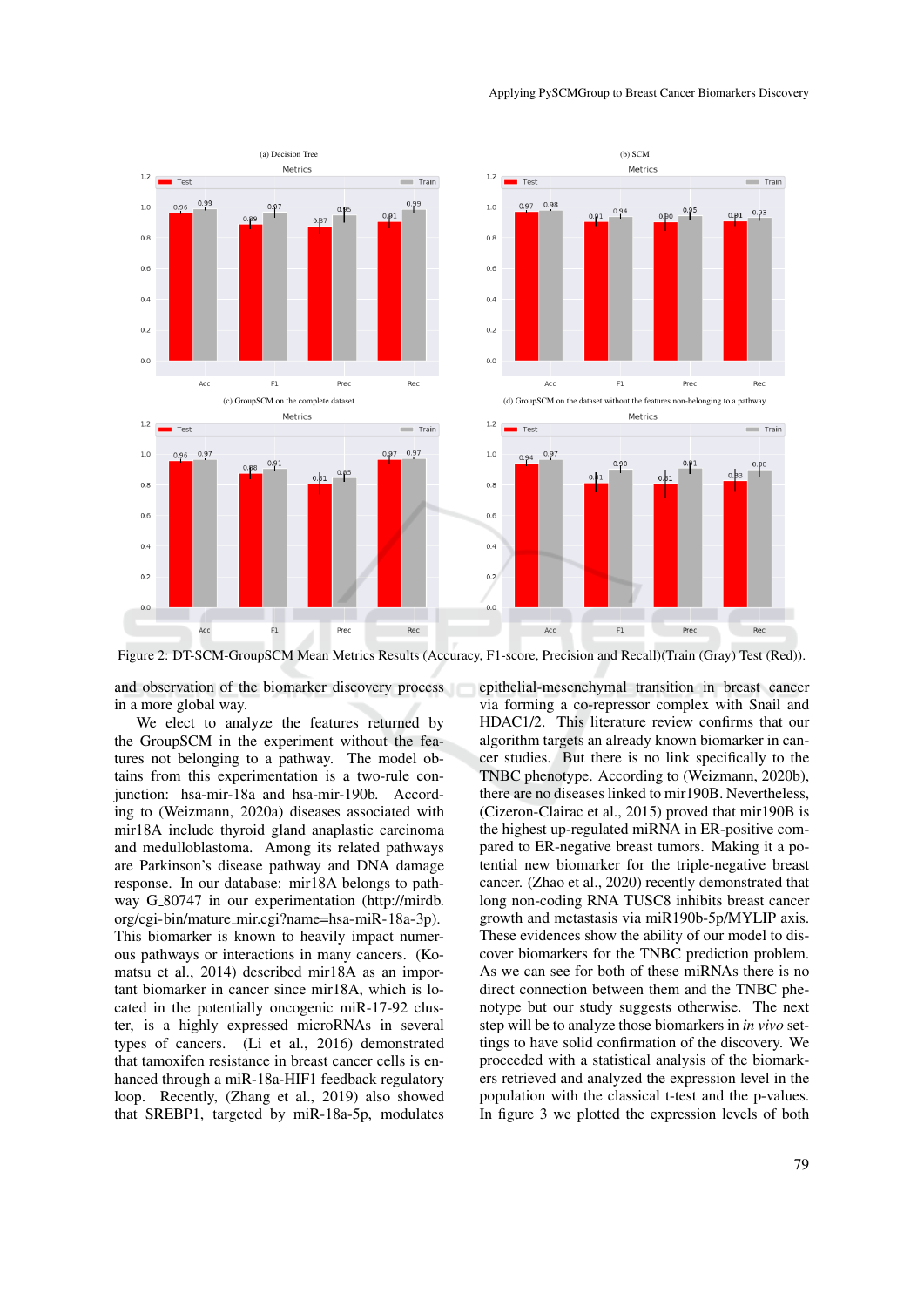

Figure 3: Expression levels of the hsa-mir-18a (a), hsa-mir-190b (b) and both (c) in the TNBC vs non-TNBC.

features independently alone (fig 3 a & b) and together. The conclusion is both of them are statistically significant with hsa-mir-18a more expressed in the TNBC and hsa-mir-190b in the non-TNBC. Together they are substantially expressed in the TNBC examples improving the significance.

### 5 CONCLUSION

We present and apply an extension of the SCM to an algorithm using a prior on the pathways of appartenance of the features. In this particular case, the algorithm yields interesting results biomarkers while maintaining a good statistical scores overall. This algorithm is a good addition to the precision medicine field using the pathway interaction to find the appropriate biomarkers related to a specific disease. It is sparse and interpretable which suits clinician expectations. Despite the findings, additional *in vivo* experimentations should be completed continuing the improvements of the model performance of data-driven predictions and to provide validated evidence linking specific biomarkers to a disease phenotype.

# COMPETING INTERESTS

The authors declare that they have no competing interests.

# AUTHOR'S CONTRIBUTIONS

OMA designed the algorithm and the experimentation and wrote this article. PT co-designed the algorithm. JC and FL supervised the work and contributed to the redaction of the manuscript.

# ACKNOWLEDGEMENTS

A special thanks to Emmanuel Noutahi for his inputs in this work. The work was supported by the Canada Research Chair in Medical genomics (JC), Compute Canada, Institute Intelligence and Data (IID) and Centre de recherche en données massives (CRDM).

## **REFERENCES**

- Bareche, Y., Venet, D., Ignatiadis, M., Aftimos, P., Piccart, M., Rothe, F., and Sotiriou, C. (2018). Unravelling triple-negative breast cancer molecular heterogeneity using an integrative multiomic analysis. *Annals of Oncology*, 29(4):895–902.
- Cizeron-Clairac, G., Lallemand, F., Vacher, S., Lidereau, R., Bieche, I., and Callens, C. (2015). Mir-190b, the highest up-regulated mirna in erα-positive compared to erα-negative breast tumors, a new biomarker in breast cancers? *BMC cancer*, 15(1):499.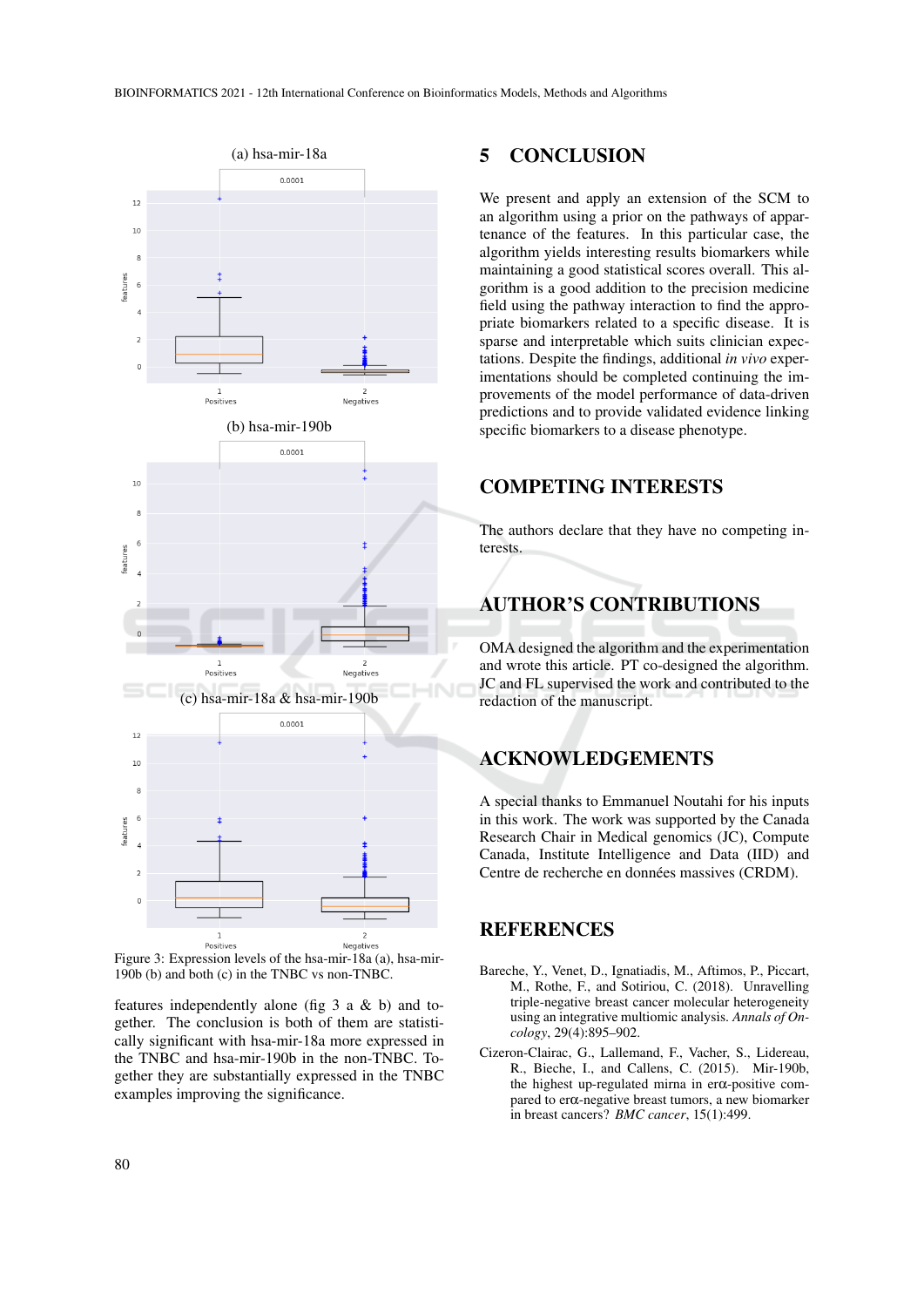- Delogu, F., Kunath, B., Evans, P., Arntzen, M., Hvidsten, T., and Pope, P. (2020). Integration of absolute multi-omics reveals dynamic protein-to-rna ratios and metabolic interplay within mixed-domain microbiomes. *Nature Communications*, 11(1):1–12.
- Dinu, I., Potter, J. D., Mueller, T., Liu, Q., Adewale, A. J., Jhangri, G. S., Einecke, G., Famulski, K. S., Halloran, P., and Yasui, Y. (2007). Improving gene set analysis of microarray data by sam-gs. *BMC bioinformatics*, 8(1):242.
- Doshi-Velez, F. and Kim, B. (2017). Towards a rigorous science of interpretable machine learning. *arXiv preprint arXiv:1702.08608*.
- Drouin, A., Giguère, S., Déraspe, M., Marchand, M., Tyers, M., Loo, V. G., Bourgault, A.-M., Laviolette, F., and Corbeil, J. (2016). Predictive computational phenotyping and biomarker discovery using reference-free genome comparisons. *BMC genomics*, 17(1):1–15.
- Freedman, M. L., Monteiro, A. N., Gayther, S. A., Coetzee, G. A., Risch, A., Plass, C., Casey, G., De Biasi, M., Carlson, C., Duggan, D., et al. (2011). Principles for the post-gwas functional characterization of cancer risk loci. *Nature genetics*, 43(6):513–518.
- Günther, O. P., Chen, V., Freue, G. C., Balshaw, R. F., Tebbutt, S. J., Hollander, Z., Takhar, M., McMaster, W. R., McManus, B. M., Keown, P. A., et al. (2012). A computational pipeline for the development of multimarker bio-signature panels and ensemble classifiers. *BMC bioinformatics*, 13(1):326.
- Heuschkel, M. A., Skenteris, N. T., Hutcheson, J. D., van der Valk, D. D., Bremer, J., Goody, P., Hjortnaes, J., Jansen, F., Bouten, C. V., van den Bogaerdt, A., et al. (2020). Integrative multi-omics analysis in calcific aortic valve disease reveals a link to the formation of amyloid-like deposits. *Cells*, 9(10):2164.
- Iorio, M. V., Ferracin, M., Liu, C.-G., Veronese, A., Spizzo, R., Sabbioni, S., Magri, E., Pedriali, M., Fabbri, M., Campiglio, M., et al. (2005). Microrna gene expression deregulation in human breast cancer. *Cancer research*, 65(16):7065–7070.
- Karczewski, K. J. and Snyder, M. P. (2018). Integrative omics for health and disease. *Nature Reviews Genetics*, 19(5):299.
- Komatsu, S., Ichikawa, D., Takeshita, H., Morimura, R., Hirajima, S., Tsujiura, M., Kawaguchi, T., Miyamae, M., Nagata, H., Konishi, H., et al. (2014). Circulating mir-18a: a sensitive cancer screening biomarker in human cancer. *in vivo*, 28(3):293–297.
- Lao, V. V. and Grady, W. M. (2011). Epigenetics and colorectal cancer. *Nature reviews Gastroenterology & hepatology*, 8(12):686.
- Lehmann, B. D., Bauer, J. A., Chen, X., Sanders, M. E., Chakravarthy, A. B., Shyr, Y., and Pietenpol, J. A. (2011). Identification of human triple-negative breast cancer subtypes and preclinical models for selection of targeted therapies. *The Journal of clinical investigation*, 121(7):2750–2767.
- Li, X., Wu, Y., Liu, A., and Tang, X. (2016). Long non-coding rna uca1 enhances tamoxifen resistance in breast cancer cells through a mir-18a-hif1α feed-

back regulatory loop. *Tumor Biology*, 37(11):14733– 14743.

- Liberzon, A., Subramanian, A., Pinchback, R., Thorvaldsdóttir, H., Tamayo, P., and Mesirov, J. P. (2011). Molecular signatures database (msigdb) 3.0. *Bioinformatics*, 27(12):1739–1740.
- Liu, Y., Devescovi, V., Chen, S., and Nardini, C. (2013). Multilevel omic data integration in cancer cell lines: advanced annotation and emergent properties. *BMC systems biology*, 7(1):14.
- Marchand, M. and Shawe-Taylor, J. (2002). The set covering machine. *Journal of Machine Learning Research*, 3(Dec):723–746.
- Miller, T. (2019). Explanation in artificial intelligence: Insights from the social sciences. *Artificial Intelligence*,  $267:1-38.$
- Molnar, C. (2019). *Interpretable Machine Learning*. https: //christophm.github.io/interpretable-ml-book/.
- Rappoport, N., Safra, R., and Shamir, R. (2020). Monet: Multi-omic module discovery by omic selection. *PLOS Computational Biology*, 16(9):e1008182.
- Ritchie, M. D., Holzinger, E. R., Li, R., Pendergrass, S. A., and Kim, D. (2015). Methods of integrating data to uncover genotype-phenotype interactions. *Nature reviews. Genetics*, 16(2):85.
- Singh, A., Gautier, B., Shannon, C. P., Vacher, M., Rohart, F., Tebutt, S. J., and Le Cao, K.-A. (2016). Diabloan integrative, multi-omics, multivariate method for multi-group classification. *bioRxiv*, page 067611.
- Stark, C., Breitkreutz, B.-J., Reguly, T., Boucher, L., Breitkreutz, A., and Tyers, M. (2006). Biogrid: a general repository for interaction datasets. *Nucleic acids re*search, 34(suppl<sub>-1</sub>):D535-D539.
- Tian, S., Wang, C., and Wang, B. (2019). Incorporating pathway information into feature selection towards better performed gene signatures. *BioMed research international*, 2019.
- Weigelt, B., Baehner, F. L., and Reis-Filho, J. S. (2010). The contribution of gene expression profiling to breast cancer classification, prognostication and prediction: a retrospective of the last decade. *The Journal of Pathology: A Journal of the Pathological Society of Great Britain and Ireland*, 220(2):263–280.
- Weizmann, I. o. S. (2020a). Mir18a. https://www. genecards.org/cgi-bin/carddisp.pl?gene=MIR18A. Accessed: 2020-10-21.
- Weizmann, I. o. S. (2020b). Mir190b. https://www. genecards.org/cgi-bin/carddisp.pl?gene=MIR190B. Accessed: 2020-10-21.
- Wu, D., Lim, E., Vaillant, F., Asselin-Labat, M.-L., Visvader, J. E., and Smyth, G. K. (2010). Roast: rotation gene set tests for complex microarray experiments. *Bioinformatics*, 26(17):2176–2182.
- Yuan, Y., Liu, L., Chen, H., Wang, Y., Xu, Y., Mao, H., Li, J., Mills, G. B., Shu, Y., Li, L., et al. (2016). Comprehensive characterization of molecular differences in cancer between male and female patients. *Cancer cell*, 29(5):711–722.
- Zhang, N., Zhang, H., Liu, Y., Su, P., Zhang, J., Wang, X., Sun, M., Chen, B., Zhao, W., Wang, L., et al. (2019).